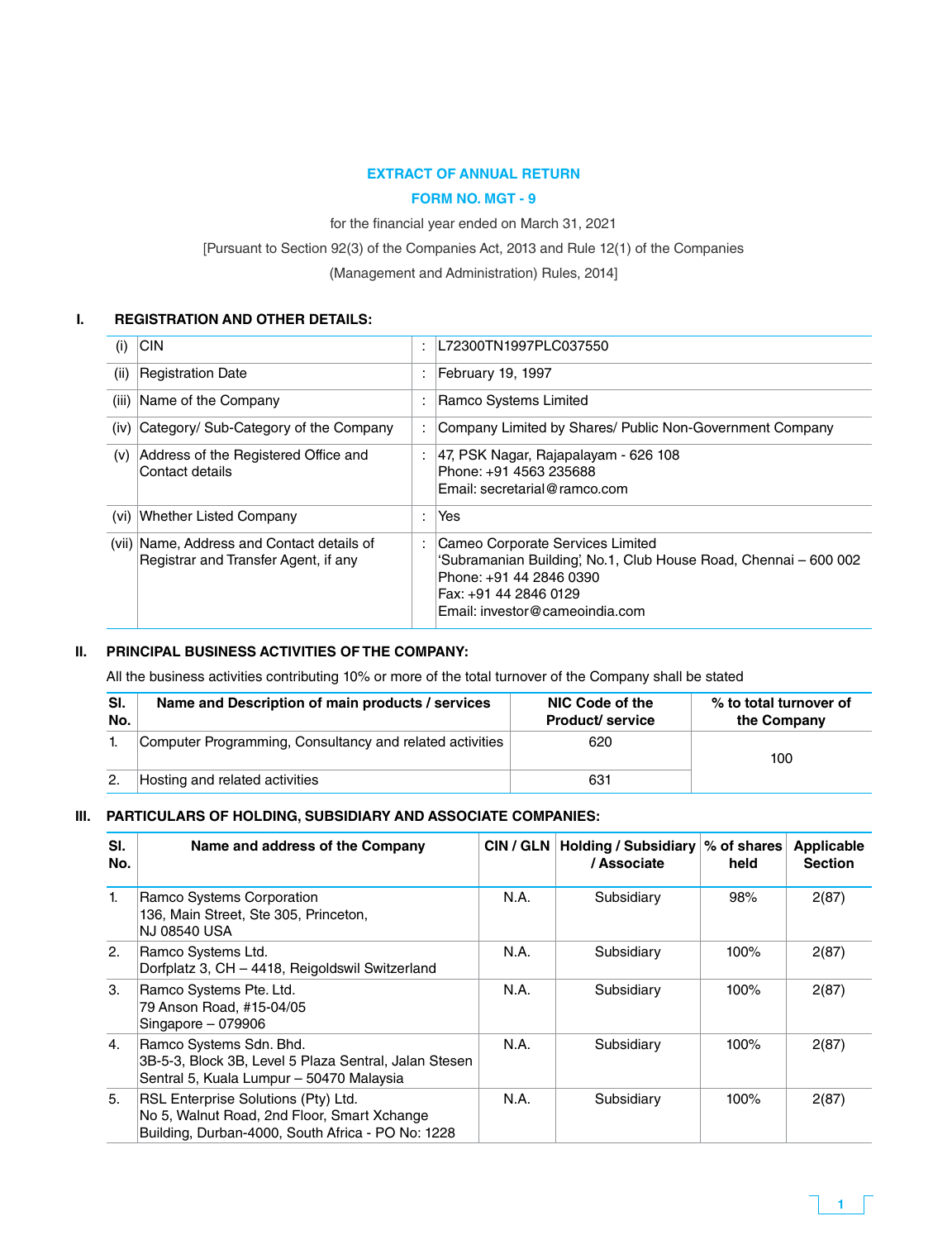| SI.<br>No.       | Name and address of the Company                                                                                                                                                        |      | CIN / GLN   Holding / Subsidiary  % of shares<br>/ Associate | held                           | <b>Applicable</b><br><b>Section</b> |
|------------------|----------------------------------------------------------------------------------------------------------------------------------------------------------------------------------------|------|--------------------------------------------------------------|--------------------------------|-------------------------------------|
| 6.               | Ramco Systems Canada Inc.<br>25th Floor, 666 Burrard Street, Vancouver, BC V6C<br>2X8, Canada                                                                                          | N.A. | Subsidiary of SI.No.1                                        | 100% held<br>by SI. No. 1      | 2(87)                               |
| $\overline{7}$ . | Ramco Systems FZ-LLC<br>Suite No. 210, 2nd Floor, BT Building, EIB 04, Dubai<br>Internet City, PO Box: 500189, Dubai - U.A.E.                                                          | N.A. | Subsidiary                                                   | 100%                           | 2(87)                               |
| 8.               | R S L Software Co. Ltd.<br>House number 306, Second Floor, Block 21, Riyadh,<br>Khartoum, Sudan                                                                                        | N.A. | Subsidiary                                                   | 100%                           | 2(87)                               |
| 9.               | Ramco Systems Australia Pty Ltd.<br>Level 17, 60, City Road, Southbank, Melbourne, VIC<br>3006, Australia                                                                              | N.A. | Subsidiary                                                   | 100%                           | 2(87)                               |
| 10.              | Ramco System Inc.<br>17th Floor, BDO Equitable Tower, 8751 Paseo de<br>Roxas Makati, 1227 Metro Manila, Philippines                                                                    | N.A. | Subsidiary                                                   | 100%                           | 2(87)                               |
| 11.              | Ramco Systems (Shanghai) Co. Ltd.<br>Unit No. 336 Suite B, Floor 3 No 99 Gongping Road,<br>Hongkou District, Shanghai                                                                  | N.A. | Subsidiary                                                   | 100%                           | 2(87)                               |
| 12.              | PT Ramco Systems Indonesia<br>The Executive Center, Suite 28 at Level 30, South<br>Tower, Sampoerna Strategic Square, Jl. Jend.<br>Sudirman Kav. 45-46, South Jakarta 12930, Indonesia | N.A. | Subsidiary                                                   | 100%                           | 2(87)                               |
| 13.              | Ramco System Vietnam Company Limited<br>Room 24, 16th Floor, Saigon Tower, 29 Le Duan<br>Boulevard, District 1, Ho Chi Minh City                                                       | N.A. | Subsidiary                                                   | 100%                           | 2(87)                               |
| 14.              | Ramco Systems Macau Limited<br>Block G, 14th Floor, China Plaza, No. 762-804<br>Avenida da Praia Grande, Macao                                                                         | N.A. | Subsidiary of Sl. No. 3                                      | 100% held<br>by SI. No. 3      | 2(87)                               |
| 15.              | CityWorks (Pty.) Ltd.<br>No 5, Walnut Road, 3rd Floor, SmartXchange<br>Building, Durban-4001, South Africa                                                                             | N.A. | Associate of SI, No.5                                        | 30% held by<br><b>SI. No.5</b> | 2(6)                                |

Note: The Company has incorporated a wholly owned subsidiary in Japan - Ramco Software Japan Kabushiki Kaisha (Ramco Software Japan Limited – In English) on April 01, 2021.

### **IV. SHAREHOLDING PATTERN (Equity Share Capital Breakup as percentage of Total Equity):**

### **i) Category-wise Share Holding:**

| Category of<br><b>Shareholders</b>                                                                                                                    |           | % of Total<br>No. of Shares held at the beginning<br>of the year (April 01, 2020) |           |       |           | No. of Shares held at the end of the<br>year (March 31, 2021) |           | % of Total<br><b>Shares</b> | $%$ of<br>Change   |
|-------------------------------------------------------------------------------------------------------------------------------------------------------|-----------|-----------------------------------------------------------------------------------|-----------|-------|-----------|---------------------------------------------------------------|-----------|-----------------------------|--------------------|
|                                                                                                                                                       | Demat     | <b>Physical</b>                                                                   | Total     |       | Demat     | <b>Physical</b>                                               | Total     |                             | during the<br>Year |
| (A) Promoter & Promoter Group (Promoter Group is as per the classification shown under Regulation 31 of SEBI LODR & SEBI (SAST)<br>Regulations, 2011) |           |                                                                                   |           |       |           |                                                               |           |                             |                    |
| (a) Promoter                                                                                                                                          |           |                                                                                   |           |       |           |                                                               |           |                             |                    |
| (1) Indian                                                                                                                                            |           |                                                                                   |           |       |           |                                                               |           |                             |                    |
| (a) Individual/HUF                                                                                                                                    | 3,353,366 |                                                                                   | 3,353,366 | 10.96 | 3,353,366 |                                                               | 3,353,366 | 10.92                       | (0.04)             |
| (b) Central Govt.                                                                                                                                     |           |                                                                                   |           |       |           |                                                               |           |                             |                    |
| (c) State Govt. (s)                                                                                                                                   |           |                                                                                   |           |       |           |                                                               |           |                             |                    |
| (d) Bodies Corp.                                                                                                                                      |           |                                                                                   |           |       |           |                                                               |           |                             |                    |
| (e) Banks / Fl                                                                                                                                        |           |                                                                                   |           |       |           |                                                               |           |                             |                    |
| (f) Any Other                                                                                                                                         |           |                                                                                   |           |       |           |                                                               |           |                             |                    |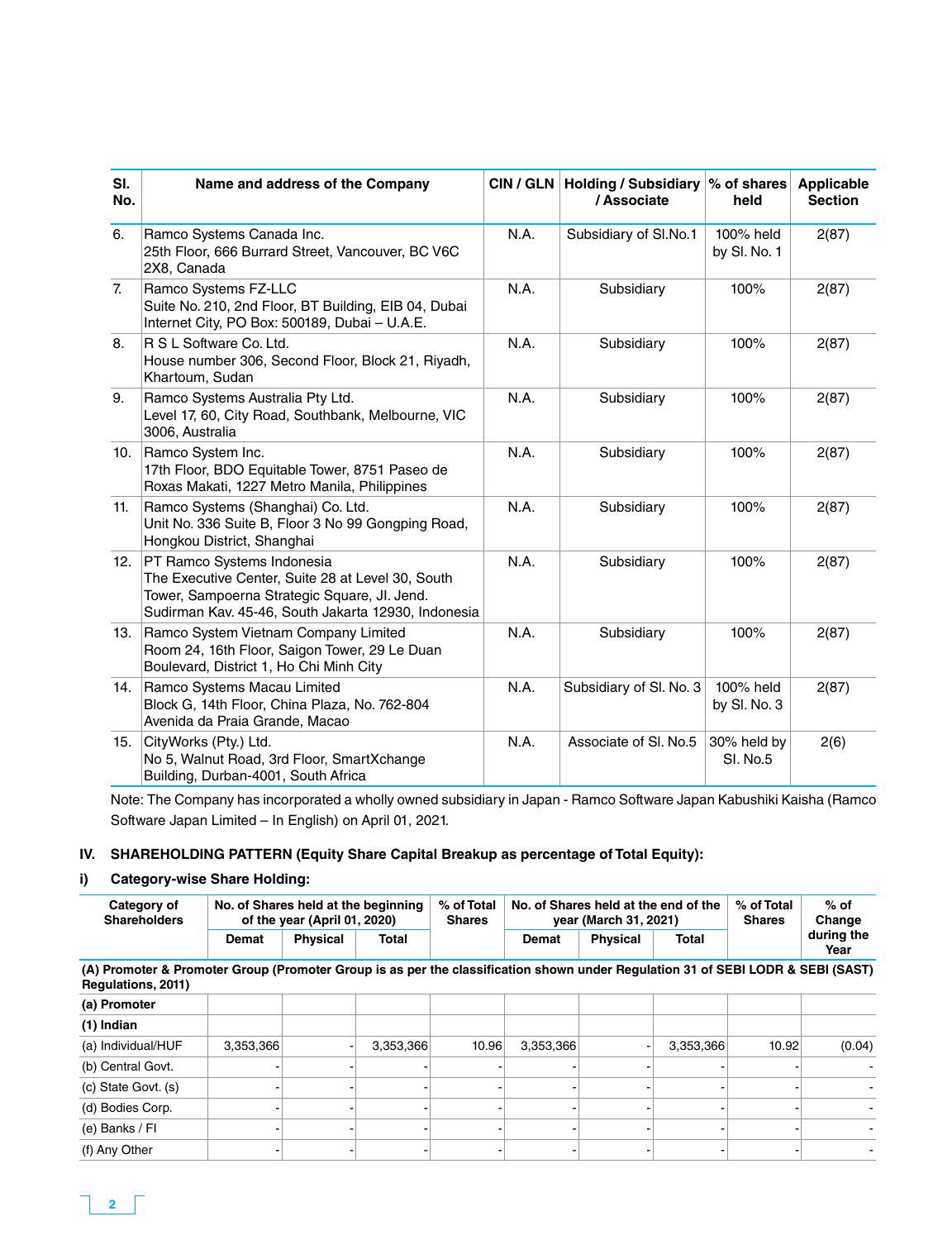| Category of<br><b>Shareholders</b>                                                                                                            |            | No. of Shares held at the beginning<br>of the year (April 01, 2020) |              | % of Total<br><b>Shares</b> | No. of Shares held at the end of the<br>year (March 31, 2021) |                 |              | % of Total<br><b>Shares</b> | $%$ of<br>Change<br>during the |
|-----------------------------------------------------------------------------------------------------------------------------------------------|------------|---------------------------------------------------------------------|--------------|-----------------------------|---------------------------------------------------------------|-----------------|--------------|-----------------------------|--------------------------------|
|                                                                                                                                               | Demat      | <b>Physical</b>                                                     | <b>Total</b> |                             | <b>Demat</b>                                                  | <b>Physical</b> | <b>Total</b> |                             | Year                           |
| Sub-Total (A) (a) (1)                                                                                                                         | 3,353,366  |                                                                     | 3,353,366    | 10.96                       | 3,353,366                                                     |                 | 3,353,366    | 10.92                       | (0.04)                         |
| (2) Foreign                                                                                                                                   |            |                                                                     |              |                             |                                                               |                 |              |                             |                                |
| (a) NRIs - Individuals                                                                                                                        |            |                                                                     |              |                             |                                                               |                 |              |                             |                                |
| (b) Other - Individuals                                                                                                                       |            |                                                                     |              |                             |                                                               |                 |              |                             |                                |
| (c) Bodies Corp.                                                                                                                              |            |                                                                     |              |                             |                                                               |                 |              |                             |                                |
| (d) Banks / FI                                                                                                                                |            |                                                                     |              |                             |                                                               |                 |              |                             |                                |
| (e) Any Other                                                                                                                                 |            |                                                                     |              |                             |                                                               |                 |              |                             |                                |
| Sub-Total (A) (a) (2)                                                                                                                         |            |                                                                     |              |                             |                                                               |                 |              |                             |                                |
| (b) Promoter Group                                                                                                                            |            |                                                                     |              |                             |                                                               |                 |              |                             |                                |
| (1) Indian                                                                                                                                    |            |                                                                     |              |                             |                                                               |                 |              |                             |                                |
| (a) Individual/HUF                                                                                                                            | 1,183,795  |                                                                     | 1,183,795    | 3.87                        | 1,166,804                                                     |                 | 1,166,804    | 3.79                        | (0.08)                         |
| (b) Central Govt.                                                                                                                             |            |                                                                     |              |                             |                                                               |                 |              |                             |                                |
| (c) State Govt. (s)                                                                                                                           |            |                                                                     |              |                             |                                                               |                 |              |                             |                                |
| (d) Bodies Corp.                                                                                                                              | 12,204,679 |                                                                     | 12,204,679   | 39.88                       | 12,204,679                                                    |                 | 12,204,679   | 39.74                       | (0.14)                         |
| (e) Banks / FI                                                                                                                                |            |                                                                     |              |                             |                                                               |                 |              |                             |                                |
| (f) Any Other                                                                                                                                 |            |                                                                     |              |                             |                                                               |                 |              |                             |                                |
| Sub-Total (A) (b) (1)                                                                                                                         | 13,388,474 |                                                                     | 13,388,474   | 43.75                       | 13,371,483                                                    |                 | 13,371,483   | 43.53                       | (0.21)                         |
| (2) Foreign                                                                                                                                   |            |                                                                     |              |                             |                                                               |                 |              |                             |                                |
| (a) NRIs - Individuals                                                                                                                        |            |                                                                     |              |                             |                                                               |                 |              |                             |                                |
| (b) Other - Individuals                                                                                                                       |            |                                                                     |              |                             |                                                               |                 |              |                             |                                |
| (c) Bodies Corp.                                                                                                                              |            |                                                                     |              |                             |                                                               |                 |              |                             |                                |
| (d) Banks / Fl                                                                                                                                |            |                                                                     |              |                             |                                                               |                 |              |                             |                                |
| (e) Any Other                                                                                                                                 |            |                                                                     |              |                             |                                                               |                 |              |                             |                                |
| Sub-Total (A) (b) (2)                                                                                                                         |            |                                                                     |              |                             |                                                               |                 |              |                             |                                |
| <b>Total Shareholding</b><br>of Promoter &<br><b>Promoter Group (A)</b><br>$= (A) (a) (1) + (A) (a)$<br>$(2)+(A)$ (b)(1) + (A)<br>$(b)$ $(2)$ | 16,741,840 |                                                                     | 16,741,840   | 54.71                       | 16,724,849                                                    |                 | 16,724,849   | 54.45                       | (0.25)                         |

| Category of<br><b>Shareholders</b>   |           | No. of Shares held at the beginning<br>of the year (April 01, 2020) |           | % of Total<br><b>Shares</b> |              | No. of Shares held at the end of the<br>year (March 31, 2021) | % of Total<br><b>Shares</b> | $%$ of<br>Change |                    |
|--------------------------------------|-----------|---------------------------------------------------------------------|-----------|-----------------------------|--------------|---------------------------------------------------------------|-----------------------------|------------------|--------------------|
|                                      | Demat     | <b>Physical</b>                                                     | Total     |                             | <b>Demat</b> | <b>Physical</b>                                               | Total                       |                  | during the<br>Year |
| (B) Public Shareholding              |           |                                                                     |           |                             |              |                                                               |                             |                  |                    |
| (1) Institutions                     |           |                                                                     |           |                             |              |                                                               |                             |                  |                    |
| (a) Mutual Funds                     | 3,951,431 | 300                                                                 | 3,951,731 | 12.91                       | 2,592,137    | 300                                                           | 2,592,437                   | 8.44             | (4.47)             |
| (b) Banks/FI                         | 49,578    | 150                                                                 | 49,728    | 0.16                        | 24,984       | 150                                                           | 25,134                      | 0.08             | (0.08)             |
| (c) Central Govt.                    |           |                                                                     |           |                             |              |                                                               |                             |                  |                    |
| (d) State Govt. (s)                  |           |                                                                     |           |                             |              |                                                               |                             |                  |                    |
| (e) Venture Capital<br>funds         |           |                                                                     |           |                             |              |                                                               |                             |                  |                    |
| (f) Insurance<br>Companies           |           |                                                                     |           |                             |              |                                                               |                             |                  |                    |
| $(g)$ Fils                           | 377,630   |                                                                     | 377,630   | 1.23                        |              |                                                               |                             |                  | (1.23)             |
| (h) Foreign Venture<br>Capital Funds |           |                                                                     |           |                             |              |                                                               |                             |                  |                    |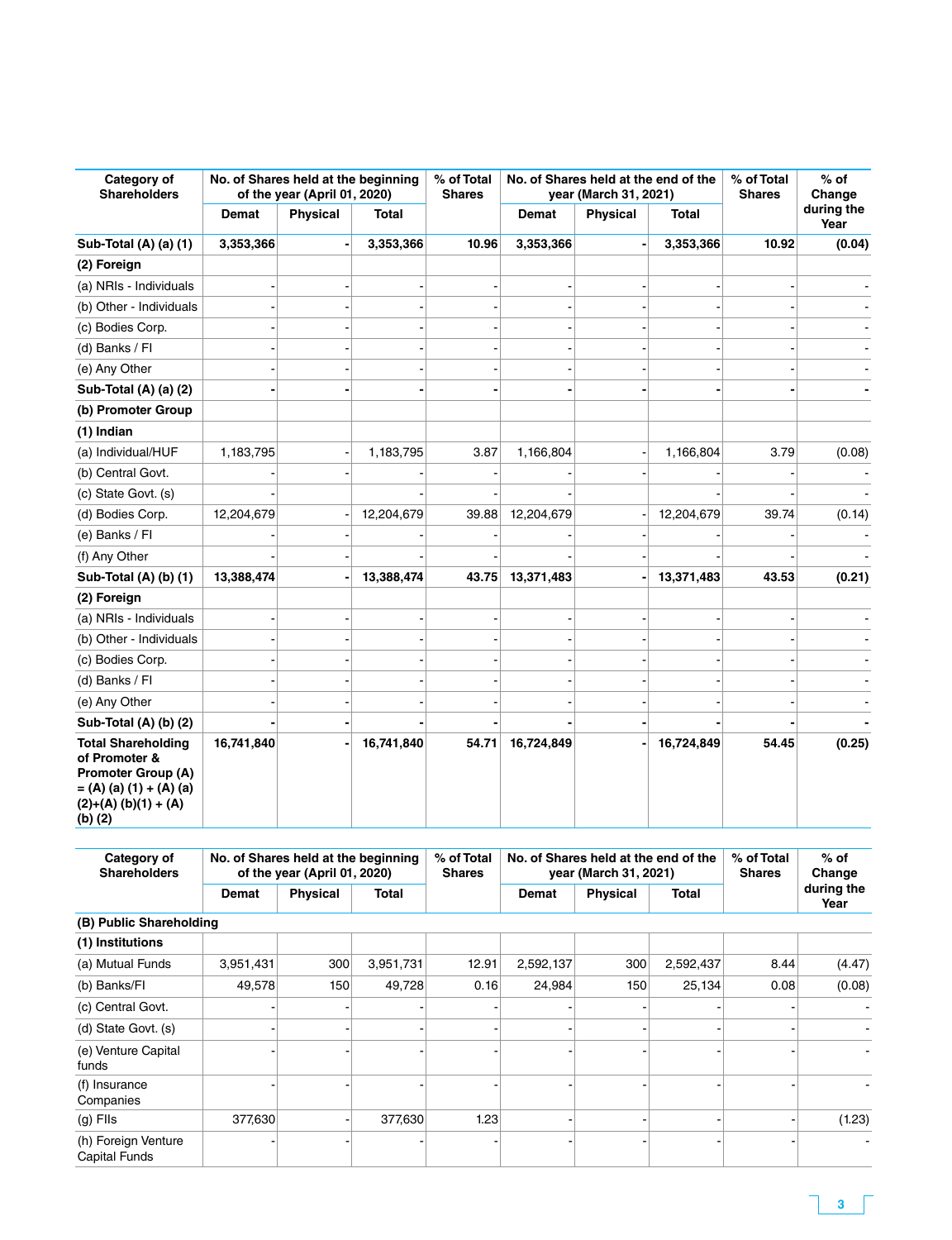| Category of<br><b>Shareholders</b>                                                        |            | No. of Shares held at the beginning<br>of the year (April 01, 2020) |            | % of Total<br><b>Shares</b> | No. of Shares held at the end of the<br>year (March 31, 2021) |                 |            | % of Total<br><b>Shares</b> | % of<br>Change     |
|-------------------------------------------------------------------------------------------|------------|---------------------------------------------------------------------|------------|-----------------------------|---------------------------------------------------------------|-----------------|------------|-----------------------------|--------------------|
|                                                                                           | Demat      | Physical                                                            | Total      |                             | Demat                                                         | <b>Physical</b> | Total      |                             | during the<br>Year |
| (i) Others                                                                                |            |                                                                     |            |                             |                                                               |                 |            |                             |                    |
| (a) Foreign Portfolio<br>Investor (Corporate)                                             | 1,457,294  |                                                                     | 1,457,294  | 4.76                        | 439,391                                                       |                 | 439,391    | 1.43                        | (3.33)             |
| (b) Alternate<br><b>Investment Funds</b>                                                  |            |                                                                     |            |                             | 19,000                                                        |                 | 19,000     | 0.06                        | 0.06               |
| Sub-Total (B)(1)                                                                          | 5,835,933  | 450                                                                 | 5,836,383  | 19.06                       | 3,075,512                                                     | 450             | 3,075,962  | 10.01                       | (9.04)             |
| (2) Non-Institutions                                                                      |            |                                                                     |            |                             |                                                               |                 |            |                             |                    |
| (a) Bodies Corp                                                                           |            |                                                                     |            |                             |                                                               |                 |            |                             |                    |
| i. Indian                                                                                 | 471,959    | 559                                                                 | 472,518    | 1.54                        | 1,507,268                                                     | 559             | 1,507,827  | 4.91                        | 3.37               |
| ii. Overseas                                                                              |            |                                                                     |            |                             |                                                               |                 |            |                             |                    |
| (b) individuals                                                                           |            |                                                                     |            |                             |                                                               |                 |            |                             |                    |
| i. Individual<br>shareholders holding<br>nominal share capital<br>up to Rs.1 lakh         | 3,778,204  | 88,624                                                              | 3,866,828  | 12.64                       | 2,485,347                                                     | 34,334          | 2,519,681  | 8.20                        | (4.44)             |
| ii. Individual<br>shareholders holding<br>nominal share capital<br>in excess of Rs.1 lakh | 2,523,569  | 28,217                                                              | 2,551,786  | 8.34                        | 5,708,200                                                     | 87,974          | 5,796,174  | 18.87                       | 10.53              |
| (c) Others (Specify)                                                                      |            |                                                                     |            |                             |                                                               |                 |            |                             |                    |
| <b>Clearing Member</b>                                                                    | 43,529     |                                                                     | 43,529     | 0.14                        | 101,543                                                       |                 | 101,543    | 0.33                        | 0.19               |
| <b>Foreign Nationals</b>                                                                  | 10,178     | 4,100                                                               | 14,278     | 0.05                        | 10,178                                                        | 4,100           | 14,278     | 0.05                        |                    |
| Hindu Undivided<br>Families                                                               | 412,535    |                                                                     | 412,535    | 1.35                        | 443,244                                                       |                 | 443,244    | 1.44                        | 0.09               |
| Non Resident Indians                                                                      | 663,484    |                                                                     | 663,484    | 2.17                        | 530,524                                                       |                 | 530,524    | 1.73                        | (0.44)             |
| <b>Trusts</b>                                                                             |            |                                                                     |            |                             |                                                               |                 |            |                             |                    |
| Sub-Total (B)(2)                                                                          | 7,903,458  | 121,500                                                             | 8,024,958  | 26.23                       | 10,786,304                                                    | 126,967         | 10,913,271 | 35.53                       | 9.30               |
| <b>Total Public</b><br>Shareholding (B)=<br>$(B) (1) + (B) (2)$                           | 13,739,391 | 121,950                                                             | 13,861,341 | 45.29                       | 13,861,816                                                    | 127,417         | 13,989,233 | 45.54                       | 0.25               |
| C. Shares held by<br>custodian for GDRs &<br><b>ADRs</b>                                  |            |                                                                     |            |                             |                                                               |                 |            |                             |                    |
| Grand Total (A+B+C)                                                                       | 30,481,231 | 121,950                                                             | 30,603,181 | 100.00                      | 30,586,665                                                    | 127.417         | 30,714,082 | 100.00                      | (0.00)             |

## **(ii) Shareholding of Promoters / Promoter Group:**

# **(a) Promoter**

| SI.<br>No. | Shareholders'<br>Name      | Shareholding at the beginning of the year<br>(As on April 01, 2020) |                                        |                                                           | Shareholding at the end of the year (As on<br>(March 31, 2021) | $%$ of<br>Change in                    |                                                                  |                                    |
|------------|----------------------------|---------------------------------------------------------------------|----------------------------------------|-----------------------------------------------------------|----------------------------------------------------------------|----------------------------------------|------------------------------------------------------------------|------------------------------------|
|            |                            | No. of Shares                                                       | % of total<br>Shares of the<br>Company | % of Shares<br>Pledged /<br>Encumbered<br>to total shares | No. of Shares                                                  | % of total<br>Shares of the<br>Company | % of Shares<br>Pledged /<br><b>Encumbered</b><br>to total shares | Shareholding<br>during the<br>Year |
|            | Mr. P R Venketrama<br>Raja | 3.353.366                                                           | 10.96                                  |                                                           | 3.353.366                                                      | 10.92                                  |                                                                  | (0.04)                             |
|            | <b>Total</b>               | 3,353,366                                                           | 10.96                                  |                                                           | 3,353,366                                                      | 10.92                                  |                                                                  | (0.04)                             |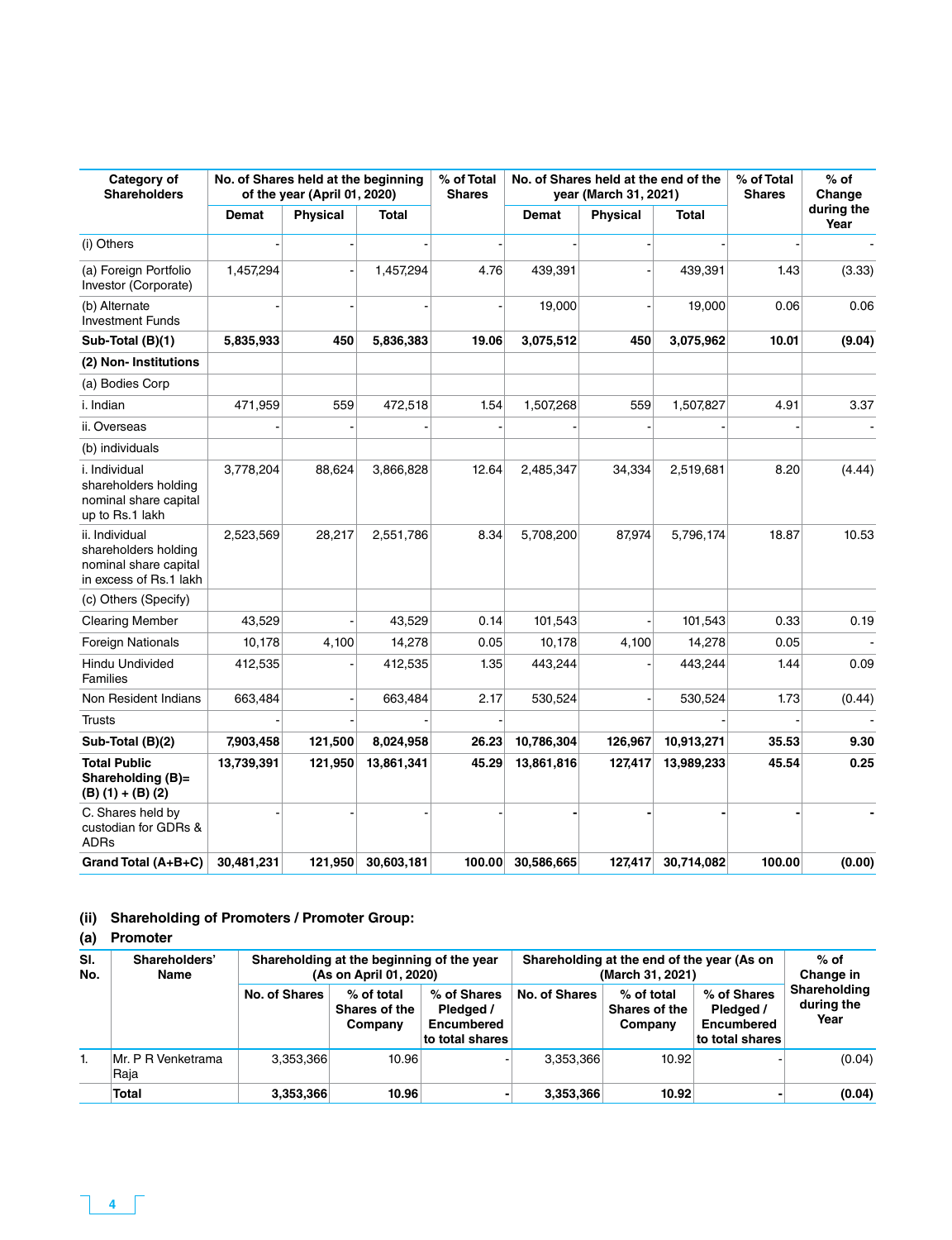### **(b) Promoter Group**

| SI.<br>No.       | Shareholders'<br>Name                                         |                      | Shareholding at the beginning of the year<br>(As on April 01, 2020) |                                                                  | Shareholding at the end of the year (As on<br>March 31, 2021) | $%$ of<br>Change in                    |                                                                  |                                    |
|------------------|---------------------------------------------------------------|----------------------|---------------------------------------------------------------------|------------------------------------------------------------------|---------------------------------------------------------------|----------------------------------------|------------------------------------------------------------------|------------------------------------|
|                  |                                                               | <b>No. of Shares</b> | % of total<br><b>Shares of the</b><br>Company                       | % of Shares<br>Pledged /<br><b>Encumbered</b><br>to total shares | <b>No. of Shares</b>                                          | % of total<br>Shares of the<br>Company | % of Shares<br>Pledged /<br><b>Encumbered</b><br>to total shares | Shareholding<br>during the<br>Year |
| 1.               | Ramco Industries<br>Limited                                   | 5,467,376            | 17.87                                                               |                                                                  | 5,467,376                                                     | 17.80                                  |                                                                  | (0.07)                             |
| 2.               | The Ramco Cements<br>Limited                                  | 5,417,810            | 17.70                                                               |                                                                  | 5,417,810                                                     | 17.64                                  |                                                                  | (0.06)                             |
| 3.               | Ramaraju Surgical<br><b>Cotton Mills Limited</b>              | 12,739               | 0.04                                                                |                                                                  | 12,739                                                        | 0.04                                   |                                                                  |                                    |
| 4.               | Mrs. Nalina<br>Ramalakshmi                                    | 322,649              | 1.05                                                                |                                                                  | 322,649                                                       | 1.05                                   |                                                                  |                                    |
| 5.               | Mrs. Saradha Deepa                                            | 254,567              | 0.83                                                                |                                                                  | 237,576                                                       | 0.77                                   |                                                                  | (0.06)                             |
| 6.               | Mrs. R Sudarsanam                                             | 290,615              | 0.95                                                                |                                                                  | 290,615                                                       | 0.95                                   |                                                                  |                                    |
| $\overline{7}$ . | Mrs. P V Nirmala                                              | 17,902               | 0.06                                                                |                                                                  | 17,902                                                        | 0.06                                   |                                                                  |                                    |
| 8.               | Mr. P V Abinav<br>Ramasubramaniam<br>Raja                     | 110,332              | 0.36                                                                |                                                                  | 110,332                                                       | 0.36                                   |                                                                  |                                    |
| 9.               | Mrs. B Srisandhya<br>Raju                                     | 110,670              | 0.36                                                                |                                                                  | 110,670                                                       | 0.36                                   |                                                                  |                                    |
| 10.              | Mrs. R Chittammal                                             | 77,060               | 0.25                                                                |                                                                  | 77,060                                                        | 0.25                                   |                                                                  |                                    |
| 11.              | Ramco Agencies<br>Private Limited                             | 1,388                | 0.01                                                                |                                                                  | 1,388                                                         |                                        |                                                                  |                                    |
| 12.              | Ramco Private<br>Limited                                      | 3,713                | 0.01                                                                |                                                                  | 3,713                                                         | 0.01                                   |                                                                  |                                    |
| 13.              | Rajapalayam Mills<br>Limited                                  | 733,531              | 2.40                                                                |                                                                  | 733,531                                                       | 2.39                                   |                                                                  | (0.01)                             |
| 14.              | Ramco Management<br><b>Private Limited</b>                    | 300                  |                                                                     |                                                                  | 300                                                           |                                        |                                                                  |                                    |
| 15.              | Ramco Industrial and<br><b>Technology Services</b><br>Limited | 567,822              | 1.86                                                                |                                                                  | 567,822                                                       | 1.85                                   |                                                                  | (0.01)                             |
|                  | <b>Total</b>                                                  | 13,388,474           | 43.75                                                               |                                                                  | 13,371,483                                                    | 43.53                                  |                                                                  | (0.21)                             |

# **(iii) Change in Promoters / Promoter Group Shareholding:**

## **(a) Promoter**

| SI.<br>No. | Shareholding                                                                                | <b>Date</b>                            | Increase /<br>(Decrease) in<br>Shareholding | Reason | <b>Cumulative Shareholding</b><br>during the year (April 01, 2020<br>to March 31, 2021) |               |                                        |
|------------|---------------------------------------------------------------------------------------------|----------------------------------------|---------------------------------------------|--------|-----------------------------------------------------------------------------------------|---------------|----------------------------------------|
|            | No. of Shares at the<br>beginning (April 01,<br>2020) / end of the year<br>(March 31, 2021) | % of total<br>shares of the<br>Company |                                             |        |                                                                                         | No. of Shares | % of total<br>shares of the<br>Company |
| 1.         | 3,353,366                                                                                   | 10.96                                  | April 01, 2020                              |        |                                                                                         | 3,353,366     | 10.92                                  |
|            | 3,353,366                                                                                   | 10.92                                  | March 31, 2021                              |        |                                                                                         |               |                                        |

# **(b) Promoter Group**

| . . | 13,388,474 | 43.75 | April 01, 2020           |       |      |            |       |
|-----|------------|-------|--------------------------|-------|------|------------|-------|
|     |            |       | February 23, 2021        | 8.991 | Sale | 13,379,483 | 43.57 |
|     |            |       | <b>February 24, 2021</b> | 8.000 | Sale | 13,371,483 | 43.55 |
|     | 13,371,483 | 43.53 | March 31, 2021           |       |      |            |       |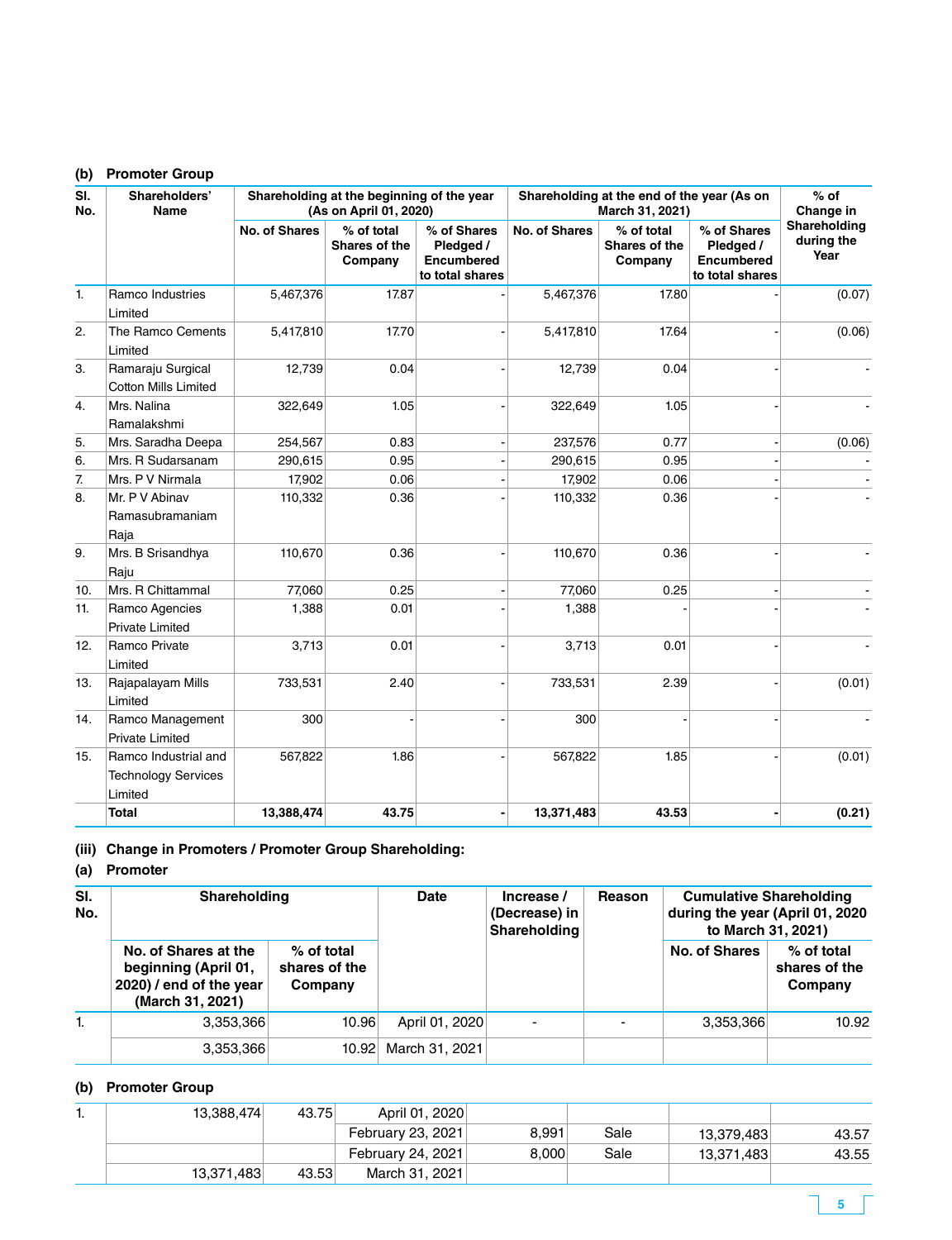| SI.<br>No. | Name                                                                                  | No. of Shares at the<br>beginning (April 01, 2020)/<br>end of the year<br>(March 31, 2021) |                                        | Date*              | Increase/<br>(Decrease) in<br>shareholding | Reason   | <b>Cumulative Shareholding</b><br>during the year (April 01,<br>2020 to March 31, 2021) |                                        |
|------------|---------------------------------------------------------------------------------------|--------------------------------------------------------------------------------------------|----------------------------------------|--------------------|--------------------------------------------|----------|-----------------------------------------------------------------------------------------|----------------------------------------|
|            |                                                                                       | No. of shares                                                                              | % of total<br>shares of the<br>Company |                    |                                            |          | No. of shares                                                                           | % of total<br>shares of the<br>Company |
| 1a.        | <b>HDFC</b> Trustee                                                                   | 1,383,900                                                                                  | 4.52                                   | April 01, 2020     |                                            |          |                                                                                         |                                        |
|            | Company Limited-                                                                      |                                                                                            |                                        | August 28, 2020    | 157,337                                    | Purchase | 1,541,237                                                                               | 5.04                                   |
|            | <b>HDFC Equity Fund</b>                                                               |                                                                                            |                                        | September 04, 2020 | 50,000                                     | Purchase | 1,591,237                                                                               | 5.20                                   |
|            |                                                                                       | 1,591,237                                                                                  | 5.18                                   | March 31, 2021     |                                            |          |                                                                                         |                                        |
| 1b.        | <b>HDFC</b> Trustee                                                                   | 863,500                                                                                    | 2.82                                   | April 01, 2020     |                                            |          |                                                                                         |                                        |
|            | Company Limited                                                                       |                                                                                            |                                        | June 12, 2020      | 44,217                                     | Purchase | 907,717                                                                                 | 2.97                                   |
|            | A/C HDFC Balanced<br>Advantage Fund                                                   |                                                                                            |                                        | June 19, 2020      | 200,000                                    | Purchase | 1,107,717                                                                               | 3.62                                   |
|            |                                                                                       |                                                                                            |                                        | February 12, 2021  | (139, 514)                                 | Sale     | 968,203                                                                                 | 3.15                                   |
|            |                                                                                       |                                                                                            |                                        | February 26, 2021  | (19,500)                                   | Sale     | 948,703                                                                                 | 3.09                                   |
|            |                                                                                       | 862,123                                                                                    | 2.81                                   | March 31, 2021     | (86, 580)                                  | Sale     | 862,123                                                                                 | 2.81                                   |
| 2a.        | <b>Reliance Capital</b><br>Trustee Co. Ltd A/C<br>Nippon India Small<br>Cap Fund      | 888,031                                                                                    | 2.90                                   | April 01, 2020     |                                            |          |                                                                                         |                                        |
|            |                                                                                       |                                                                                            |                                        | May 29, 2020       | (15,000)                                   | Sale     | 873,031                                                                                 | 2.85                                   |
|            |                                                                                       |                                                                                            |                                        | June 05, 2020      | (126, 850)                                 | Sale     | 746,181                                                                                 | 2.44                                   |
|            |                                                                                       |                                                                                            |                                        | June 12, 2020      | (746, 181)                                 | Sale     |                                                                                         |                                        |
|            |                                                                                       |                                                                                            |                                        | March 31, 2021     |                                            |          |                                                                                         |                                        |
| 2b.        | <b>Reliance Capital</b>                                                               | 816,000                                                                                    | 2.67                                   | April 01, 2020     |                                            |          |                                                                                         |                                        |
|            | Trustee Co. Ltd<br>A/C Nippon India<br>Retirement Fund<br>- Wealth Creation<br>Scheme |                                                                                            |                                        | June 19, 2020      | (816,000)                                  | Sale     |                                                                                         |                                        |
|            |                                                                                       |                                                                                            |                                        | March 31, 2021     |                                            |          |                                                                                         |                                        |
| За.        | Ravikumar                                                                             | 501,758                                                                                    | 1.64                                   | April 01, 2020     |                                            |          |                                                                                         |                                        |
|            | Ramkishore Sanwalka                                                                   |                                                                                            |                                        | June 12, 2020      | 13,000                                     | Purchase | 514,758                                                                                 | 1.68                                   |
|            |                                                                                       |                                                                                            |                                        | July 03, 2020      | 11,049                                     | Purchase | 525,807                                                                                 | 1.72                                   |
|            |                                                                                       |                                                                                            |                                        | July 10, 2020      | 5,529                                      | Purchase | 531,336                                                                                 | 1.74                                   |
|            |                                                                                       |                                                                                            |                                        | October 23, 2020   | 3,664                                      | Purchase | 535,000                                                                                 | 1.75                                   |
|            |                                                                                       | 535,000                                                                                    | 1.74                                   | March 31, 2021     |                                            |          |                                                                                         |                                        |
| 3b.        | Ravi R Sanwalka                                                                       | 3,664                                                                                      | 0.01                                   | April 01, 2020     |                                            |          |                                                                                         |                                        |
|            |                                                                                       |                                                                                            |                                        | June 05, 2020      | 10,000                                     | Purchase | 13,664                                                                                  | 0.04                                   |
|            |                                                                                       |                                                                                            |                                        | October 16, 2020   | (3,664)                                    | Sale     | 10,000                                                                                  | 0.03                                   |
|            |                                                                                       |                                                                                            |                                        | November 13, 2020  | (2,500)                                    | Sale     | 7,500                                                                                   | 0.02                                   |
|            |                                                                                       |                                                                                            |                                        | November 20, 2020  | (1,500)                                    | Sale     | 6,000                                                                                   | 0.02                                   |
|            |                                                                                       |                                                                                            |                                        | November 27, 2020  | (100)                                      | Sale     | 5,900                                                                                   | 0.02                                   |
|            |                                                                                       |                                                                                            |                                        | December 11, 2020  | (4,900)                                    | Sale     | 1,000                                                                                   | 0.00                                   |
|            |                                                                                       |                                                                                            |                                        | December 18, 2020  | (300)                                      | Sale     | 700                                                                                     | 0.00                                   |
|            |                                                                                       |                                                                                            |                                        | December 31, 2020  | (700)                                      | Sale     |                                                                                         |                                        |
|            |                                                                                       |                                                                                            |                                        | March 31, 2021     |                                            |          |                                                                                         |                                        |

### **(iv) Shareholding Pattern of top ten Shareholders (other than Directors, Promoters and Holders of GDRs and ADRs):**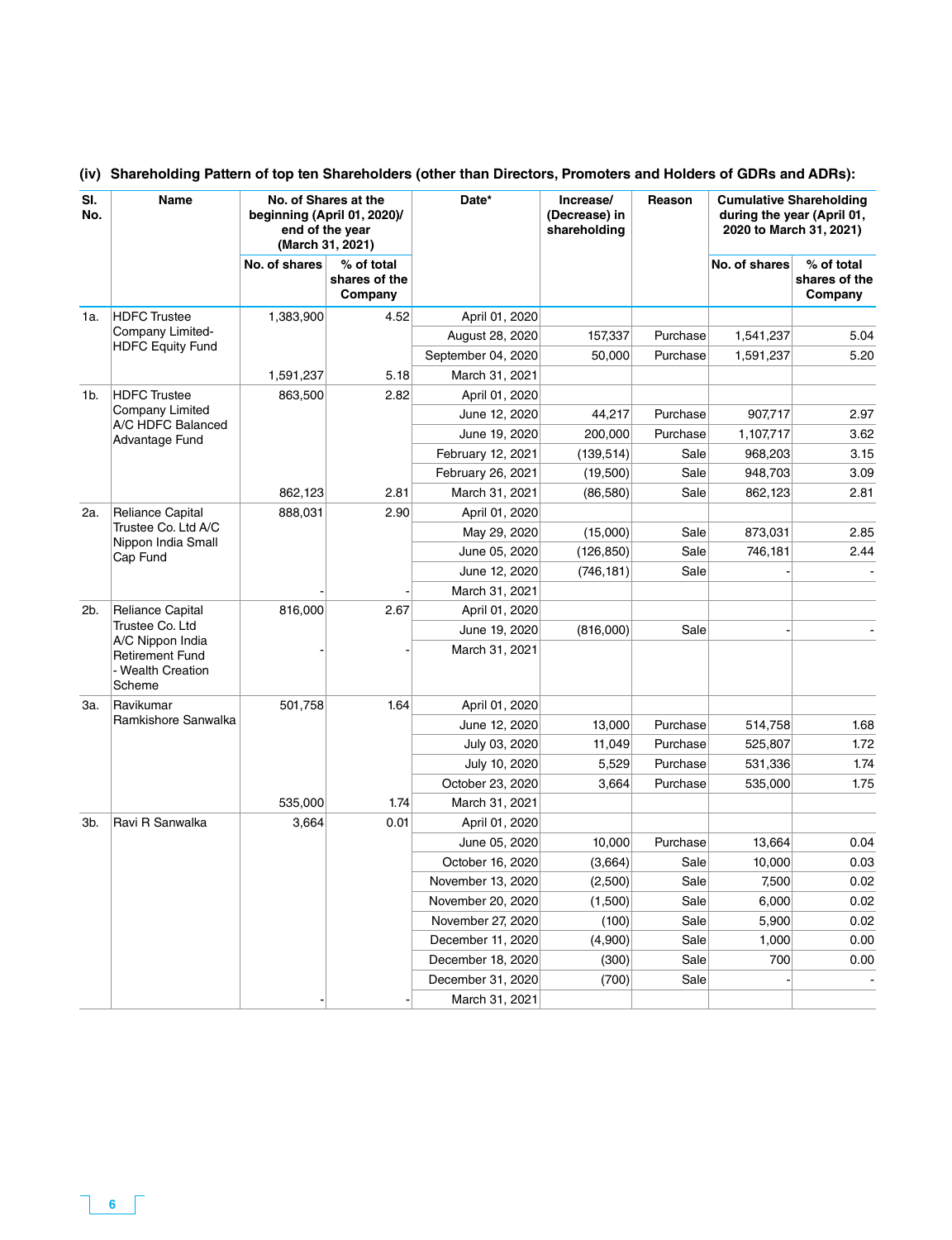| SI.<br>No.     | Name                                                                        | No. of Shares at the<br>beginning (April 01, 2020)/<br>end of the year<br>(March 31, 2021) |                                        | Date*                        | Increase/<br>(Decrease) in<br>shareholding | Reason       | <b>Cumulative Shareholding</b><br>during the year (April 01,<br>2020 to March 31, 2021) |                                        |
|----------------|-----------------------------------------------------------------------------|--------------------------------------------------------------------------------------------|----------------------------------------|------------------------------|--------------------------------------------|--------------|-----------------------------------------------------------------------------------------|----------------------------------------|
|                |                                                                             | No. of shares                                                                              | % of total<br>shares of the<br>Company |                              |                                            |              | No. of shares                                                                           | % of total<br>shares of the<br>Company |
| $\overline{4}$ | Al Mehwar                                                                   | 379,548                                                                                    | 1.24                                   | April 01, 2020               |                                            |              |                                                                                         |                                        |
|                | Commercial<br>Investments LLC -                                             |                                                                                            |                                        | May 01, 2020                 | (7, 159)                                   | Sale         | 372,389                                                                                 | 1.22                                   |
|                | (JOHO)                                                                      |                                                                                            |                                        | May 08, 2020                 | (7,507)                                    | Sale         | 364,882                                                                                 | 1.19                                   |
|                |                                                                             |                                                                                            |                                        | May 15, 2020                 | (12, 189)                                  | Sale         | 352,693                                                                                 | 1.15                                   |
|                |                                                                             |                                                                                            |                                        | May 22, 2020                 | (18, 156)                                  | Sale         | 334,537                                                                                 | 1.09                                   |
|                |                                                                             |                                                                                            |                                        | May 29, 2020                 | (211, 308)                                 | Sale         | 123,229                                                                                 | 0.40                                   |
|                |                                                                             |                                                                                            |                                        | June 05, 2020                | (113, 387)                                 | Sale         | 9,842                                                                                   | 0.03                                   |
|                |                                                                             |                                                                                            |                                        | June 12, 2020                | (9,778)                                    | Sale         | 64                                                                                      | 0.00                                   |
|                |                                                                             |                                                                                            |                                        | September 18, 2020           | (64)                                       | Sale         |                                                                                         |                                        |
|                |                                                                             |                                                                                            |                                        | March 31, 2021               |                                            |              |                                                                                         |                                        |
| 5.             | <b>BT</b> Funds                                                             | 377,630                                                                                    | 1.23                                   | April 01, 2020               |                                            |              |                                                                                         |                                        |
|                | <b>Management Limited</b><br>as Trustee of BT Asian                         |                                                                                            |                                        | April 24, 2020               | (37, 389)                                  | Sale         | 340,241                                                                                 | 1.11                                   |
|                | Share Fund                                                                  |                                                                                            |                                        | May 01, 2020                 | (27, 244)                                  | Sale         | 312,997                                                                                 | 1.02                                   |
|                |                                                                             |                                                                                            |                                        | May 08, 2020                 | (4, 859)                                   | Sale         | 308,138                                                                                 | 1.01                                   |
|                |                                                                             |                                                                                            |                                        | May 15, 2020                 | (7,890)                                    | Sale         | 300.248                                                                                 | 0.98                                   |
|                |                                                                             |                                                                                            |                                        | May 22, 2020                 | (11,750)                                   | Sale         | 288,498                                                                                 | 0.94                                   |
|                |                                                                             |                                                                                            |                                        | May 29, 2020                 | (189, 231)                                 | Sale         | 99,267                                                                                  | 0.32                                   |
|                |                                                                             |                                                                                            |                                        | June 05, 2020                | (86, 120)                                  | Sale         | 13,147                                                                                  | 0.04                                   |
|                |                                                                             |                                                                                            |                                        | June 12, 2020                | (13,021)                                   | Sale         | 126                                                                                     | 0.00                                   |
|                |                                                                             |                                                                                            |                                        | September 18, 2020           | (126)                                      | Sale         |                                                                                         |                                        |
|                |                                                                             |                                                                                            |                                        | March 31, 2021               |                                            |              |                                                                                         |                                        |
| 6.             | J O Hambro Capital<br>Management<br>Umbrella Fund PLC<br>J O Hambro Capital | 321,759                                                                                    | 1.05                                   | April 01, 2020               |                                            |              |                                                                                         |                                        |
|                |                                                                             |                                                                                            |                                        | April 17, 2020               | (57, 852)                                  | Sale         | 263,907                                                                                 | 0.86                                   |
|                |                                                                             |                                                                                            |                                        | April 24, 2020               | (37, 389)                                  | Sale<br>Sale | 226,518<br>200,207                                                                      | 0.74<br>0.65                           |
|                | Management Asia Ex<br>Japan Fund                                            |                                                                                            |                                        | May 01, 2020<br>May 08, 2020 | (26, 311)<br>(3,880)                       | Sale         | 196,327                                                                                 | 0.64                                   |
|                |                                                                             |                                                                                            |                                        | May 15, 2020                 | (6,302)                                    | Sale         | 190,025                                                                                 | 0.62                                   |
|                |                                                                             |                                                                                            |                                        | May 22, 2020                 | (9,386)                                    | Sale         | 180,639                                                                                 | 0.59                                   |
|                |                                                                             |                                                                                            |                                        | May 29, 2020                 | (121, 476)                                 | Sale         | 59,163                                                                                  | 0.19                                   |
|                |                                                                             |                                                                                            |                                        | June 05, 2020                | (52, 727)                                  | Sale         | 6,436                                                                                   | 0.02                                   |
|                |                                                                             |                                                                                            |                                        | June 12, 2020                | (6, 341)                                   | Sale         | 95                                                                                      | 0.00                                   |
|                |                                                                             |                                                                                            |                                        | September 18, 2020           | (95)                                       | Sale         |                                                                                         |                                        |
|                |                                                                             |                                                                                            |                                        | March 31, 2021               |                                            |              |                                                                                         |                                        |
| 7.             | <b>TFL Pension Fund</b>                                                     | 314,906                                                                                    | 1.03                                   | April 01, 2020               |                                            |              |                                                                                         |                                        |
|                |                                                                             |                                                                                            |                                        | May 01, 2020                 | (5,287)                                    | Sale         | 309,619                                                                                 | 1.01                                   |
|                |                                                                             |                                                                                            |                                        | May 08, 2020                 | (5, 543)                                   | Sale         | 304,076                                                                                 | 0.99                                   |
|                |                                                                             |                                                                                            |                                        | May 15, 2020                 | (9,003)                                    | Sale         | 295,073                                                                                 | 0.96                                   |
|                |                                                                             |                                                                                            |                                        | May 22, 2020                 | (13, 408)                                  | Sale         | 281,665                                                                                 | 0.92                                   |
|                |                                                                             |                                                                                            |                                        | May 29, 2020                 | (180, 863)                                 | Sale         | 100,802                                                                                 | 0.33                                   |
|                |                                                                             |                                                                                            |                                        | June 05, 2020                | (90, 109)                                  | Sale         | 10,693                                                                                  | 0.03                                   |
|                |                                                                             |                                                                                            |                                        | June 12, 2020                | (10,629)                                   | Sale         | 64                                                                                      | 0.00                                   |
|                |                                                                             |                                                                                            |                                        | September 18, 2020           | (64)                                       | Sale         |                                                                                         |                                        |
|                |                                                                             |                                                                                            |                                        | March 31, 2021               |                                            |              |                                                                                         |                                        |
| 8.             | Virender Aggarwal                                                           | 224,583                                                                                    | 0.73                                   | April 01, 2020               |                                            |              |                                                                                         |                                        |
|                |                                                                             | 224,583                                                                                    | 0.73                                   | March 31, 2021               |                                            |              |                                                                                         |                                        |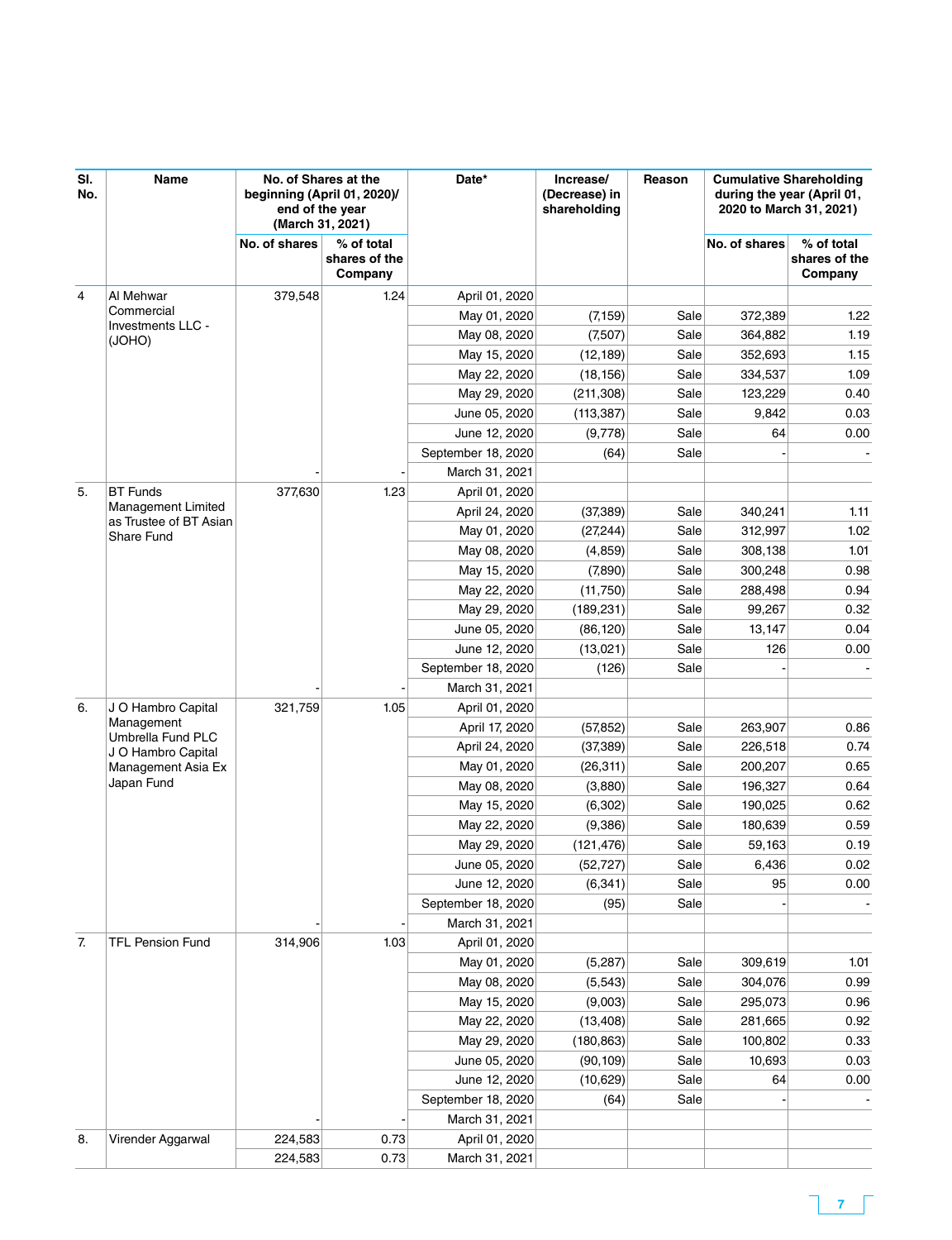| SI.<br>No. | Name                                   | No. of Shares at the<br>beginning (April 01, 2020)/<br>end of the year<br>(March 31, 2021) |                                        | Date*              | Increase/<br>(Decrease) in<br>shareholding | Reason   | <b>Cumulative Shareholding</b><br>during the year (April 01,<br>2020 to March 31, 2021) |                                        |
|------------|----------------------------------------|--------------------------------------------------------------------------------------------|----------------------------------------|--------------------|--------------------------------------------|----------|-----------------------------------------------------------------------------------------|----------------------------------------|
|            |                                        | No. of shares                                                                              | % of total<br>shares of the<br>Company |                    |                                            |          | No. of shares                                                                           | % of total<br>shares of the<br>Company |
| 9.         | Vikram Pratapbhai                      | 200,000                                                                                    | 0.65                                   | April 01, 2020     |                                            |          |                                                                                         |                                        |
|            | Kotak                                  |                                                                                            |                                        | April 24, 2020     | (5,000)                                    | Sale     | 195,000                                                                                 | 0.64                                   |
|            | Jt1 : Fine Estates<br>Private Limited. |                                                                                            |                                        | May 15, 2020       | (5,000)                                    | Sale     | 190,000                                                                                 | 0.62                                   |
|            |                                        |                                                                                            |                                        | June 12, 2020      | (15,000)                                   | Sale     | 175,000                                                                                 | 0.57                                   |
|            |                                        |                                                                                            |                                        | June 19, 2020      | (105,000)                                  | Sale     | 70,000                                                                                  | 0.23                                   |
|            |                                        |                                                                                            |                                        | June 26, 2020      | (20,000)                                   | Sale     | 50,000                                                                                  | 0.16                                   |
|            |                                        |                                                                                            |                                        | July 03, 2020      | (50,000)                                   | Sale     |                                                                                         |                                        |
|            |                                        |                                                                                            |                                        | March 31, 2021     |                                            |          |                                                                                         |                                        |
| 10.        | <b>Mansan Investments</b>              | 197,292                                                                                    | 0.64                                   | April 01, 2020     |                                            |          |                                                                                         |                                        |
|            | <b>Private Limited</b>                 | 197,292                                                                                    | 0.64                                   | March 31, 2021     |                                            |          |                                                                                         |                                        |
| 11.        | Vijay Kishanlal Kedia                  |                                                                                            |                                        | April 01, 2020     |                                            |          |                                                                                         |                                        |
|            |                                        |                                                                                            |                                        | June 12, 2020      | 339,842                                    | Purchase | 339,842                                                                                 | 1.11                                   |
|            |                                        |                                                                                            |                                        | June 19, 2020      | 1                                          | Purchase | 339,843                                                                                 | 1.11                                   |
|            |                                        |                                                                                            |                                        | July 10, 2020      | 110,157                                    | Purchase | 450,000                                                                                 | 1.47                                   |
|            |                                        |                                                                                            |                                        | July 17, 2020      | 72,534                                     | Purchase | 522,534                                                                                 | 1.71                                   |
|            |                                        |                                                                                            |                                        | July 24, 2020      | 52,466                                     | Purchase | 575,000                                                                                 | 1.88                                   |
|            |                                        |                                                                                            |                                        | August 07, 2020    | (50,000)                                   | Sale     | 525,000                                                                                 | 1.72                                   |
|            |                                        |                                                                                            |                                        | August 28, 2020    | (25,000)                                   | Sale     | 500,000                                                                                 | 1.63                                   |
|            |                                        |                                                                                            |                                        | September 11, 2020 | (75,000)                                   | Sale     | 425,000                                                                                 | 1.39                                   |
|            |                                        |                                                                                            |                                        | December 25, 2020  | 10,000                                     | Purchase | 435,000                                                                                 | 1.42                                   |
|            |                                        |                                                                                            |                                        | December 31, 2020  | 15,000                                     | Purchase | 450,000                                                                                 | 1.47                                   |
|            |                                        |                                                                                            |                                        | March 19, 2021     | 48,014                                     | Purchase | 498,014                                                                                 | 1.62                                   |
|            |                                        | 498,014                                                                                    | 1.62                                   | March 31, 2021     |                                            |          |                                                                                         |                                        |
| 12.        | Govindlal M Parikh                     | 166,591                                                                                    | 0.54                                   | April 01, 2020     |                                            |          |                                                                                         |                                        |
|            | Jt1 : Chinmay.G.Parikh                 |                                                                                            |                                        | August 14, 2020    | (30,000)                                   | Sale     | 136,591                                                                                 | 0.45                                   |
|            |                                        |                                                                                            |                                        | September 4, 2020  | (5,000)                                    | Sale     | 131,591                                                                                 | 0.43                                   |
|            |                                        |                                                                                            |                                        | September 11, 2020 | (70,000)                                   | Sale     | 61,591                                                                                  | 0.20                                   |
|            |                                        |                                                                                            |                                        | October 16, 2020   | 10,000                                     | Purchase | 71,591                                                                                  | 0.23                                   |
|            |                                        |                                                                                            |                                        | November 06, 2020  | 15,000                                     | Purchase | 86,591                                                                                  | 0.28                                   |
|            |                                        |                                                                                            |                                        | November 13, 2020  | 7,806                                      | Purchase | 94,397                                                                                  | 0.31                                   |
|            |                                        |                                                                                            |                                        | November 27, 2020  | 43,810                                     | Purchase | 138,207                                                                                 | 0.45                                   |
|            |                                        |                                                                                            |                                        | December 04, 2020  | 52,324                                     | Purchase | 190,531                                                                                 | 0.62                                   |
|            |                                        |                                                                                            |                                        | December 11, 2020  | 33,248                                     | Purchase | 223,779                                                                                 | 0.73                                   |
|            |                                        |                                                                                            |                                        | December 18, 2020  | 27,537                                     | Purchase | 251,316                                                                                 | 0.82                                   |
|            |                                        |                                                                                            |                                        | December 25, 2020  | 11,618                                     | Purchase | 262,934                                                                                 | 0.86                                   |
|            |                                        |                                                                                            |                                        | January 29, 2021   | 14,000                                     | Purchase | 276,934                                                                                 | 0.90                                   |
|            |                                        |                                                                                            |                                        | March 19, 2021     | (5, 190)                                   | Sale     | 271,744                                                                                 | 0.88                                   |
|            |                                        | 271,744                                                                                    | 0.88                                   | March 31, 2021     |                                            |          |                                                                                         |                                        |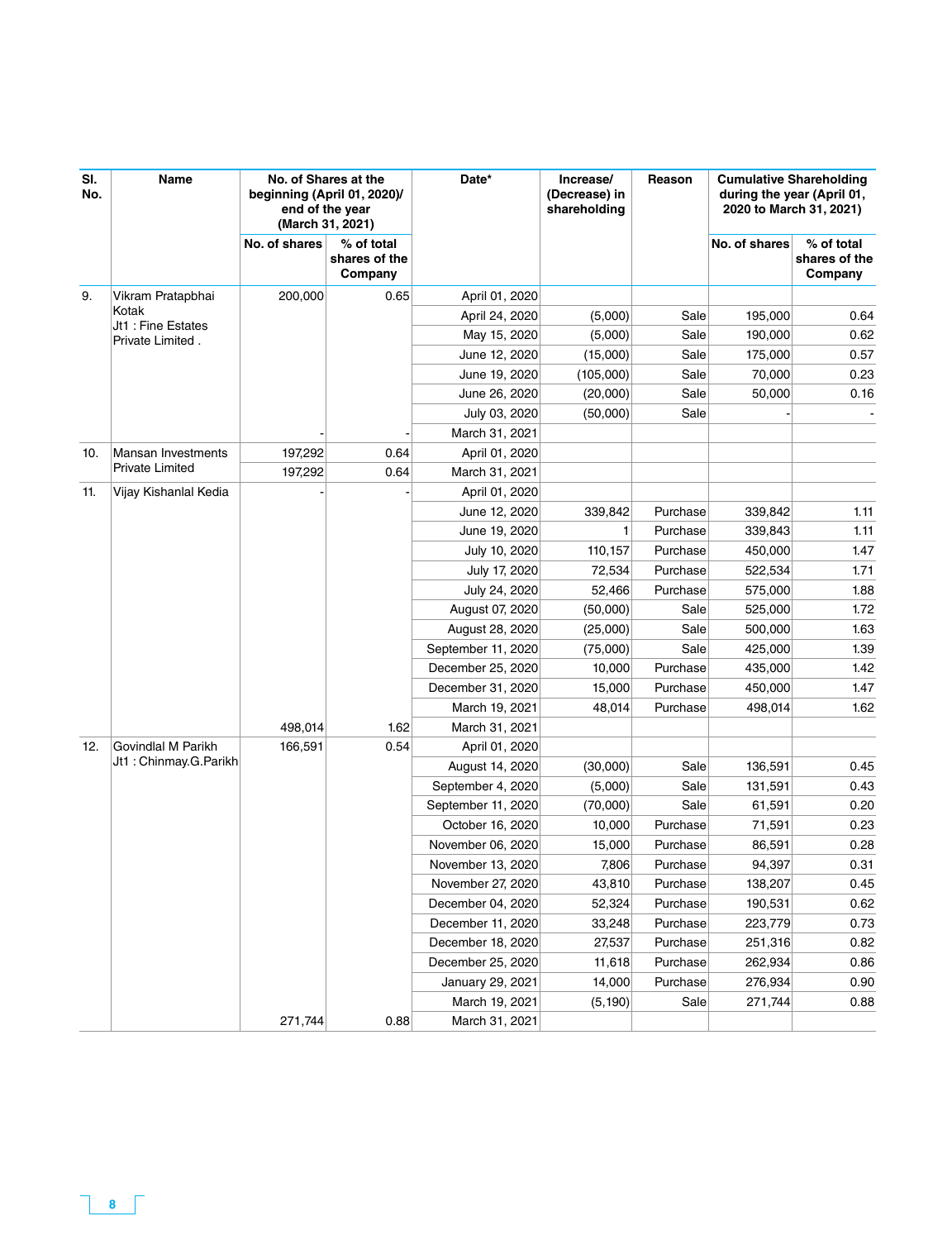| SI.<br>No. | Name                 | No. of Shares at the<br>beginning (April 01, 2020)/<br>end of the year<br>(March 31, 2021) |                                        | Date*              | Increase/<br>(Decrease) in<br>shareholding | Reason   | <b>Cumulative Shareholding</b><br>during the year (April 01,<br>2020 to March 31, 2021) |                                        |
|------------|----------------------|--------------------------------------------------------------------------------------------|----------------------------------------|--------------------|--------------------------------------------|----------|-----------------------------------------------------------------------------------------|----------------------------------------|
|            |                      | No. of shares                                                                              | % of total<br>shares of the<br>Company |                    |                                            |          | No. of shares                                                                           | % of total<br>shares of the<br>Company |
| 13.        | Manphool Exports Ltd |                                                                                            |                                        | April 01, 2020     |                                            |          |                                                                                         |                                        |
|            |                      |                                                                                            |                                        | September 30, 2020 | 70,317                                     | Purchase | 70,317                                                                                  | 0.23                                   |
|            |                      |                                                                                            |                                        | October 01, 2020   | (27,054)                                   | Sale     | 43,263                                                                                  | 0.14                                   |
|            |                      |                                                                                            |                                        | October 09, 2020   | (35,000)                                   | Sale     | 8,263                                                                                   | 0.03                                   |
|            |                      |                                                                                            |                                        | October 16, 2020   | 9,737                                      | Purchase | 18,000                                                                                  | 0.06                                   |
|            |                      |                                                                                            |                                        | October 23, 2020   | 8,000                                      | Purchase | 26,000                                                                                  | 0.08                                   |
|            |                      |                                                                                            |                                        | October 30, 2020   | 4,000                                      | Purchase | 30,000                                                                                  | 0.10                                   |
|            |                      |                                                                                            |                                        | November 06, 2020  | 14,100                                     | Purchase | 44,100                                                                                  | 0.14                                   |
|            |                      |                                                                                            |                                        | November 13, 2020  | 13,000                                     | Purchase | 57,100                                                                                  | 0.19                                   |
|            |                      |                                                                                            |                                        | November 20, 2020  | 21,000                                     | Purchase | 78,100                                                                                  | 0.25                                   |
|            |                      |                                                                                            |                                        | November 27, 2020  | 9,295                                      | Purchase | 87,395                                                                                  | 0.29                                   |
|            |                      |                                                                                            |                                        | December 04, 2020  | (11,300)                                   | Sale     | 76,095                                                                                  | 0.25                                   |
|            |                      |                                                                                            |                                        | December 11, 2020  | 5,000                                      | Purchase | 81,095                                                                                  | 0.26                                   |
|            |                      |                                                                                            |                                        | December 18, 2020  | 37,375                                     | Purchase | 118,470                                                                                 | 0.39                                   |
|            |                      |                                                                                            |                                        | December 25, 2020  | 18,363                                     | Purchase | 136,833                                                                                 | 0.45                                   |
|            |                      |                                                                                            |                                        | January 08, 2021   | (40, 894)                                  | Sale     | 95,939                                                                                  | 0.31                                   |
|            |                      |                                                                                            |                                        | January 15, 2021   | (935)                                      | Sale     | 95,004                                                                                  | 0.31                                   |
|            |                      |                                                                                            |                                        | January 22, 2021   | 11,227                                     | Purchase | 106,231                                                                                 | 0.35                                   |
|            |                      |                                                                                            |                                        | January 29, 2021   | 11,477                                     | Purchase | 117,708                                                                                 | 0.38                                   |
|            |                      |                                                                                            |                                        | February 05, 2021  | (4,500)                                    | Sale     | 113,208                                                                                 | 0.37                                   |
|            |                      |                                                                                            |                                        | February 19, 2021  | 40,782                                     | Purchase | 153,990                                                                                 | 0.50                                   |
|            |                      |                                                                                            |                                        | February 26, 2021  | (8, 172)                                   | Sale     | 145,818                                                                                 | 0.47                                   |
|            |                      |                                                                                            |                                        | March 05, 2021     | 2,000                                      | Purchase | 147,818                                                                                 | 0.48                                   |
|            |                      |                                                                                            |                                        | March 12, 2021     | (8,938)                                    | Sale     | 138,880                                                                                 | 0.45                                   |
|            |                      |                                                                                            |                                        | March 19, 2021     | (19, 435)                                  | Sale     | 119,445                                                                                 | 0.39                                   |
|            |                      |                                                                                            |                                        | March 26, 2021     | 28,000                                     | Purchase | 147,445                                                                                 | 0.48                                   |
|            |                      |                                                                                            |                                        | March 31, 2021     | 100,000                                    | Purchase | 247,445                                                                                 | 0.81                                   |
|            |                      | 247,445                                                                                    | 0.81                                   | March 31, 2021     | 247,445                                    |          |                                                                                         |                                        |
| 14.        | Kuwait Investment    |                                                                                            |                                        | April 01, 2020     |                                            |          |                                                                                         |                                        |
|            | Authority Fund F239  |                                                                                            |                                        | February 12, 2021  | 186,270                                    | Purchase | 186,270                                                                                 | 0.61                                   |
|            |                      | 186,270                                                                                    | 0.61                                   | March 31, 2021     |                                            |          |                                                                                         |                                        |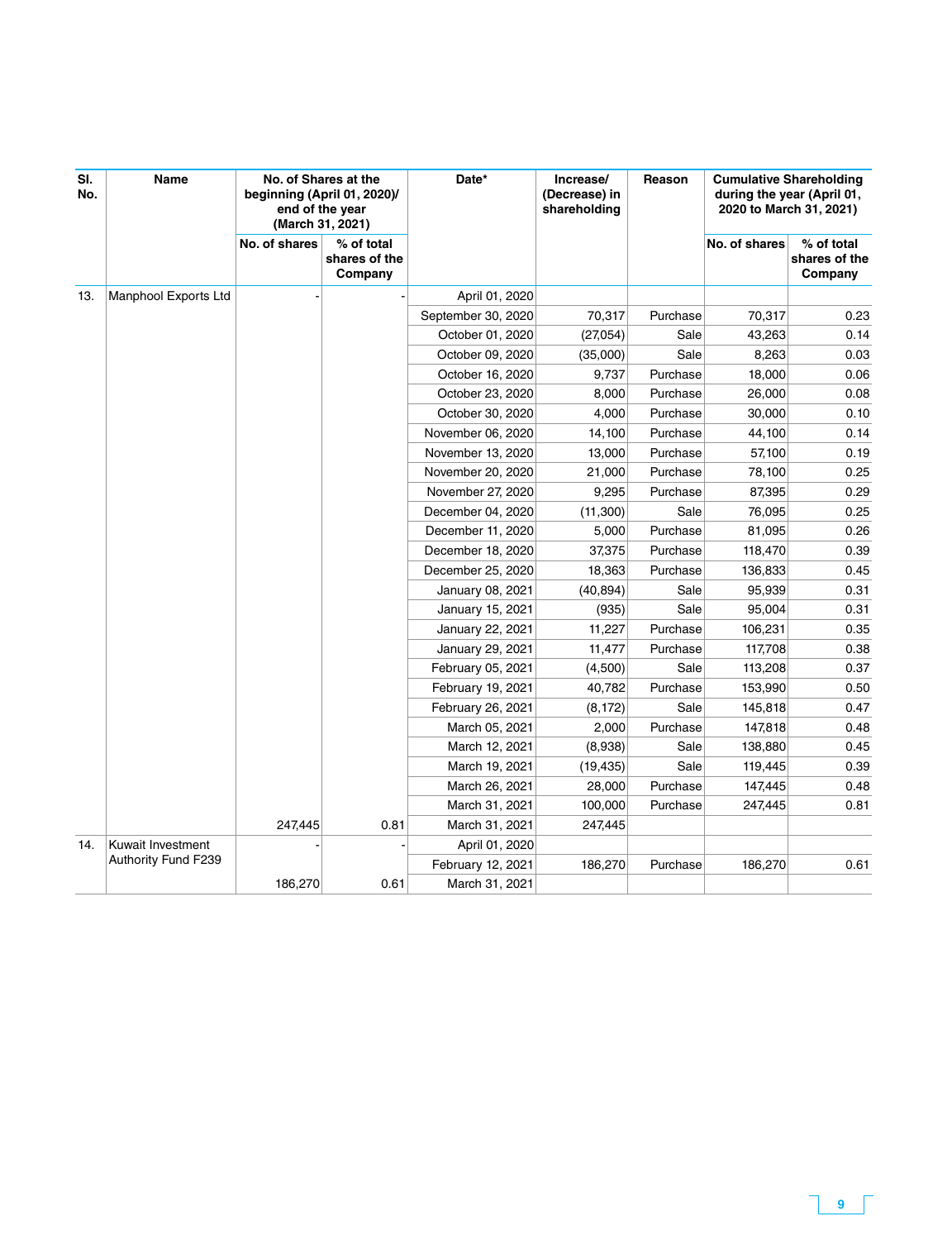| SI.<br>No. | Name                      | No. of Shares at the<br>beginning (April 01, 2020)/<br>end of the year<br>(March 31, 2021) |                                        | Date*              | Increase/<br>(Decrease) in<br>shareholding | Reason   | <b>Cumulative Shareholding</b><br>during the year (April 01,<br>2020 to March 31, 2021) |                                        |
|------------|---------------------------|--------------------------------------------------------------------------------------------|----------------------------------------|--------------------|--------------------------------------------|----------|-----------------------------------------------------------------------------------------|----------------------------------------|
|            |                           | No. of shares                                                                              | % of total<br>shares of the<br>Company |                    |                                            |          | No. of shares                                                                           | % of total<br>shares of the<br>Company |
| 15.        | Premier Capital and       |                                                                                            |                                        | April 01, 2020     |                                            |          |                                                                                         |                                        |
|            | <b>Securities Pvt Ltd</b> |                                                                                            |                                        | August 21, 2020    | 54,160                                     | Purchase | 54,160                                                                                  | 0.18                                   |
|            |                           |                                                                                            |                                        | August 28, 2020    | (44, 460)                                  | Sale     | 9,700                                                                                   | 0.03                                   |
|            |                           |                                                                                            |                                        | September 04, 2020 | 7,367                                      | Purchase | 17,067                                                                                  | 0.06                                   |
|            |                           |                                                                                            |                                        | September 11, 2020 | 9,933                                      | Purchase | 27,000                                                                                  | 0.09                                   |
|            |                           |                                                                                            |                                        | September 18, 2020 | (24,001)                                   | Sale     | 2,999                                                                                   | 0.01                                   |
|            |                           |                                                                                            |                                        | September 25, 2020 | 18,501                                     | Purchase | 21,500                                                                                  | 0.07                                   |
|            |                           |                                                                                            |                                        | September 30, 2020 | (12, 277)                                  | Sale     | 9,223                                                                                   | 0.03                                   |
|            |                           |                                                                                            |                                        | October 16, 2020   | 84,966                                     | Purchase | 94,189                                                                                  | 0.31                                   |
|            |                           |                                                                                            |                                        | October 23, 2020   | 51,882                                     | Purchase | 146,071                                                                                 | 0.48                                   |
|            |                           |                                                                                            |                                        | October 30, 2020   | 1,000                                      | Purchase | 147,071                                                                                 | 0.48                                   |
|            |                           |                                                                                            |                                        | November 06, 2020  | 55,614                                     | Purchase | 202,685                                                                                 | 0.66                                   |
|            |                           |                                                                                            |                                        | November 13, 2020  | 62,824                                     | Purchase | 265,509                                                                                 | 0.87                                   |
|            |                           |                                                                                            |                                        | November 20, 2020  | 42,697                                     | Purchase | 308,206                                                                                 | 1.01                                   |
|            |                           |                                                                                            |                                        | November 27, 2020  | (79, 495)                                  | Sale     | 228,711                                                                                 | 0.75                                   |
|            |                           |                                                                                            |                                        | December 04, 2020  | (20,000)                                   | Sale     | 208,711                                                                                 | 0.68                                   |
|            |                           |                                                                                            |                                        | December 11, 2020  | 4,662                                      | Purchase | 213,373                                                                                 | 0.70                                   |
|            |                           |                                                                                            |                                        | December 18, 2020  | (26, 209)                                  | Sale     | 187,164                                                                                 | 0.61                                   |
|            |                           |                                                                                            |                                        | December 25, 2020  | 1,000                                      | Purchase | 188,164                                                                                 | 0.61                                   |
|            |                           |                                                                                            |                                        | January 08, 2021   | (12,000)                                   | Sale     | 176,164                                                                                 | 0.57                                   |
|            |                           | 176,164                                                                                    | 0.57                                   | March 31, 2021     | 247,445                                    |          |                                                                                         |                                        |

\*Date represents the date of the statement of Beneficial Positions of the Members as furnished by the depositories or as declared by them where applicable.

### **(v) Shareholding of Directors and Key Managerial Personnel:**

### (a) **Shareholding of Directors**

| SI.<br>No. | <b>Name</b>                               | Shareholding at the<br>beginning<br>(April 01, 2020) / end of<br>the year<br>(March 31, 2021) |                                           | <b>Date</b>                      | Increase /<br>(Decrease) in<br>shareholding | Reason | <b>Cumulative Shareholding</b><br>during the year<br>(April 01, 2020 to<br>March 31,2021) |                                        |
|------------|-------------------------------------------|-----------------------------------------------------------------------------------------------|-------------------------------------------|----------------------------------|---------------------------------------------|--------|-------------------------------------------------------------------------------------------|----------------------------------------|
|            |                                           | No. of<br>shares                                                                              | % of total<br>shares<br>of the<br>Company |                                  |                                             |        | No. of<br>shares                                                                          | % of total<br>shares of<br>the Company |
| 1.         | Mr. P R Venketrama<br>Raja                | 3,353,366<br>3,353,366                                                                        | 10.96<br>10.92                            | April 01, 2020<br>March 31, 2021 |                                             |        |                                                                                           |                                        |
| 2.         | Mr. P V Abinav<br>Ramasubramaniam<br>Raja | 110,332<br>110,332                                                                            | 0.36<br>0.36                              | April 01, 2020<br>March 31, 2021 |                                             |        |                                                                                           |                                        |
| 3.         | Mr. A V<br>Dharmakrishnan                 | 170,692<br>170,692                                                                            | 0.56<br>0.56                              | April 01, 2020<br>March 31, 2021 |                                             |        |                                                                                           |                                        |

**Note:** Other Directors did not hold any shares during the year.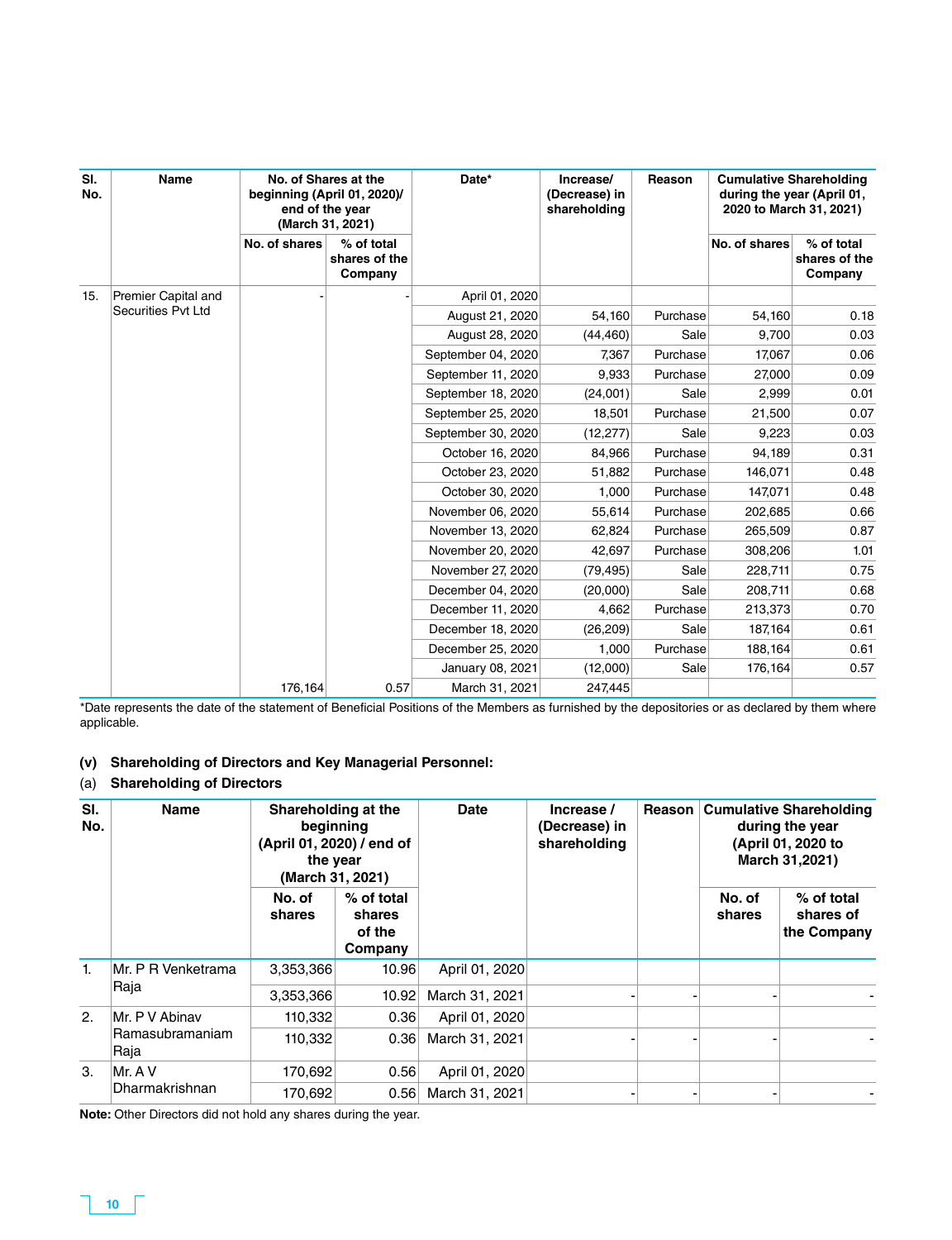### **(b) Shareholding of Key Managerial Personnel:**

| SI.<br>No.     | <b>Name</b>                                                   | Shareholding at the<br>beginning<br>(April 01, 2020) / end<br>of the year<br>(March 31, 2021) |      | <b>Date</b>      | Increase /<br>(Decrease) in<br>shareholding | Reason | <b>Cumulative Shareholding</b><br>during the year<br>(April 01, 2020 to<br>March 31,2021) |  |
|----------------|---------------------------------------------------------------|-----------------------------------------------------------------------------------------------|------|------------------|---------------------------------------------|--------|-------------------------------------------------------------------------------------------|--|
|                | % of total<br>No. of<br>shares<br>shares<br>of the<br>Company |                                                                                               |      | No. of<br>shares | % of total<br>shares<br>of the<br>Company   |        |                                                                                           |  |
| $\mathbf{1}$ . | Mr. Virender Aggarwal<br>(Chief Executive<br>Officer)         | 224,583                                                                                       | 0.73 | April 01, 2020   |                                             |        |                                                                                           |  |
|                |                                                               | 224,583                                                                                       | 0.73 | March 31, 2021   |                                             |        |                                                                                           |  |
| 2.             | Mr. R Ravi Kula<br>Chandran<br>(Chief Financial<br>Officer)   | 42,455                                                                                        | 0.14 | April 01, 2020   |                                             |        |                                                                                           |  |
|                |                                                               | 42,455                                                                                        | 0.14 | March 31, 2021   |                                             |        |                                                                                           |  |
| 3.             | Mr. Vijaya Raghavan<br>N <sub>E</sub><br>(Company Secretary)  |                                                                                               |      | April 01, 2020   |                                             |        |                                                                                           |  |
|                |                                                               |                                                                                               |      | March 31, 2021   |                                             |        |                                                                                           |  |

### **V. INDEBTEDNESS:**

### **Indebtedness of the Company including interest outstanding / accrued but not due for payment**

|                                                     |                                            |                        |                 | (Rs. Mln.)                |
|-----------------------------------------------------|--------------------------------------------|------------------------|-----------------|---------------------------|
| <b>Particulars</b>                                  | <b>Secured Loans</b><br>excluding Deposits | <b>Unsecured Loans</b> | <b>Deposits</b> | <b>Total Indebtedness</b> |
| Indebtedness at the beginning of the financial year |                                            |                        |                 |                           |
| <b>Principal Amount</b><br>i)                       | 362.65                                     | 564.39                 |                 | 927.03                    |
| Interest due but not paid<br>ii)                    |                                            |                        |                 |                           |
| Interest accrued but not due<br>iii)                |                                            |                        |                 |                           |
| Total (i+ii+iii)                                    | 362.65                                     | 564.39                 |                 | 927.03                    |
| Change in Indebtedness during the financial year    |                                            |                        |                 |                           |
| Addition                                            | 549.18                                     | 1,062.50               |                 | 1,611.68                  |
| Reduction                                           | 911.83                                     | 1,626.89               |                 | 2,538.72                  |
| <b>Net Change</b>                                   | (362.65)                                   | (564.39)               |                 | (927.03)                  |
| Indebtedness at the end of the financial year       |                                            |                        |                 |                           |
| <b>Principal Amount</b><br>i)                       |                                            |                        |                 |                           |
| Interest due but not paid<br>ii)                    |                                            |                        |                 |                           |
| Interest accrued but not due<br>iii)                |                                            |                        |                 |                           |
| Total (i+ii+iii)                                    |                                            |                        |                 |                           |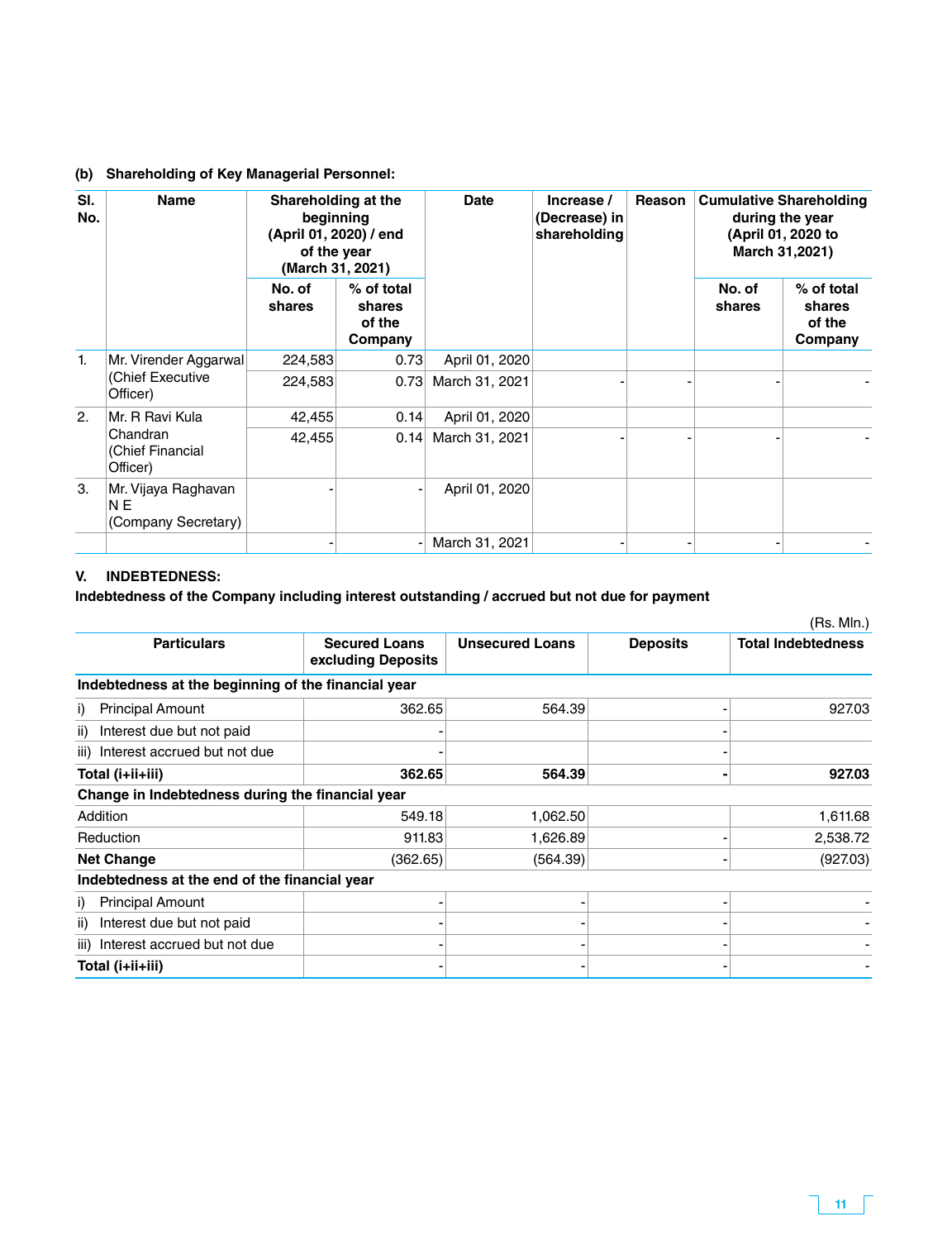#### **VI. REMUNERATION OF DIRECTORS AND KEY MANAGERIAL PERSONNEL:**

#### **A. Remuneration to Managing Director (MD), Whole Time Directors (WTD) and/or Manager:**

|     |                                                                                        | (Rs.)                               |
|-----|----------------------------------------------------------------------------------------|-------------------------------------|
| SI. | <b>Particulars of Remuneration</b>                                                     | Name of Manager / WTD               |
| No. |                                                                                        | Mr. P V Abinav Ramasubramaniam Raja |
| 1.  | <b>Gross Salary</b>                                                                    |                                     |
|     | (a) Salary as per provisions contained in Section 17(1) of the Income-tax<br>Act, 1961 | 1,080,000                           |
|     | (b) Value of perquisites u/s 17(2) Income-tax Act, 1961                                |                                     |
|     | (c) Profits in lieu of salary u/s 17(3) Income-tax Act, 1961                           |                                     |
| 2.  | Commission - as % of profit                                                            |                                     |
| 3.  | Contribution to Provident Fund                                                         | 86,400                              |
| 4.  | Contribution towards Superannuation Fund / NPS                                         | 108,000                             |
| 5.  | <b>Medical Reimbursement</b>                                                           |                                     |
| 6.  | Gratuity on accrual basis                                                              | 34,620                              |
| 7.  | <b>Sitting Fees</b>                                                                    | 120,000                             |
|     | Total (A)                                                                              | 1,429,020                           |
|     | Ceiling as per the Act                                                                 | See note below                      |

**Note:** Mr. P V Abinav Ramasubramaniam Raja is the Managing Director of Ramco Industries Limited from June 4, 2017 from where he drew remuneration, subject to his aggregate remuneration drawn from both the Companies limited to the higher of 5% (from April 01, 2020 to March 31, 2021) of the net profits of the Company or Ramco Industries Limited. His remuneration from Ramco Industries Limited, during that period was Rs.82,462,676/-.

#### **B. Remuneration to Other Directors:**

| SI. | <b>Particulars of</b>                                | <b>Name of the Directors</b> |         |                                                                                |         |                                  |                                  |                                                         |                        |
|-----|------------------------------------------------------|------------------------------|---------|--------------------------------------------------------------------------------|---------|----------------------------------|----------------------------------|---------------------------------------------------------|------------------------|
| No. | <b>Remuneration</b>                                  | Mr. P R<br>Raja              | Mr. M M | Mr. A V<br>Venketrama Venkatachalam Dharmakrishnan Agarwal                     | Mr. R S | Mrs.<br>Soundara<br><b>Kumar</b> | Mr.<br><b>Sankar</b><br>Krishnan | <b>Justice Mr.</b><br>PPS<br>Janarthana<br>Raja (Retd.) | <b>Total</b><br>Amount |
| 1.  | <b>Independent Directors</b>                         |                              |         |                                                                                |         |                                  |                                  |                                                         |                        |
|     | Fee for attending<br>Board / Committee<br>Meetings   |                              | 270,000 |                                                                                | 270,000 | 270,000                          |                                  |                                                         | 270,000 1,080,000      |
|     | Total (1)                                            |                              | 270,000 |                                                                                | 270,000 | 270,000                          |                                  |                                                         | 270,000 1,080,000      |
| 2.  | Other Non-Executive<br><b>Directors</b>              |                              |         |                                                                                |         |                                  |                                  |                                                         |                        |
|     | Fee for attending<br>Board / Committee<br>Meetings   | 120,000                      |         | 240,000                                                                        |         |                                  | 240,000                          |                                                         | 600,000                |
|     | Others - Stock options<br>granted during the<br>year |                              |         | #                                                                              |         |                                  |                                  |                                                         |                        |
|     | Total (2)                                            | 120,000                      |         | 240,000                                                                        |         |                                  | 240,000                          |                                                         | 600,000                |
|     | Total $(B) = (1+2)$                                  | 120,000                      | 270,000 | 240,000                                                                        | 270,000 | 270,000                          | 240,000                          | 270,000                                                 | 1,680,000              |
|     | Overall Ceiling as per<br>the                        |                              |         | 1% of the net profit of the Company, calculated as per Section 198 of the Act. |         |                                  |                                  |                                                         | 7,906,600              |
|     |                                                      |                              |         | Total Managerial Remuneration (A+B)*                                           |         |                                  |                                  |                                                         | 2,280,000              |

\*Represents the total of remuneration to Managing Director, Manager / WTD and other Directors.

# Refer details under heading "Employee Stock Option Scheme, 2014 (ESOS 2014) in para - details of Stock Options granted in FY 2020-21" in Annexure II to the Board's Report.